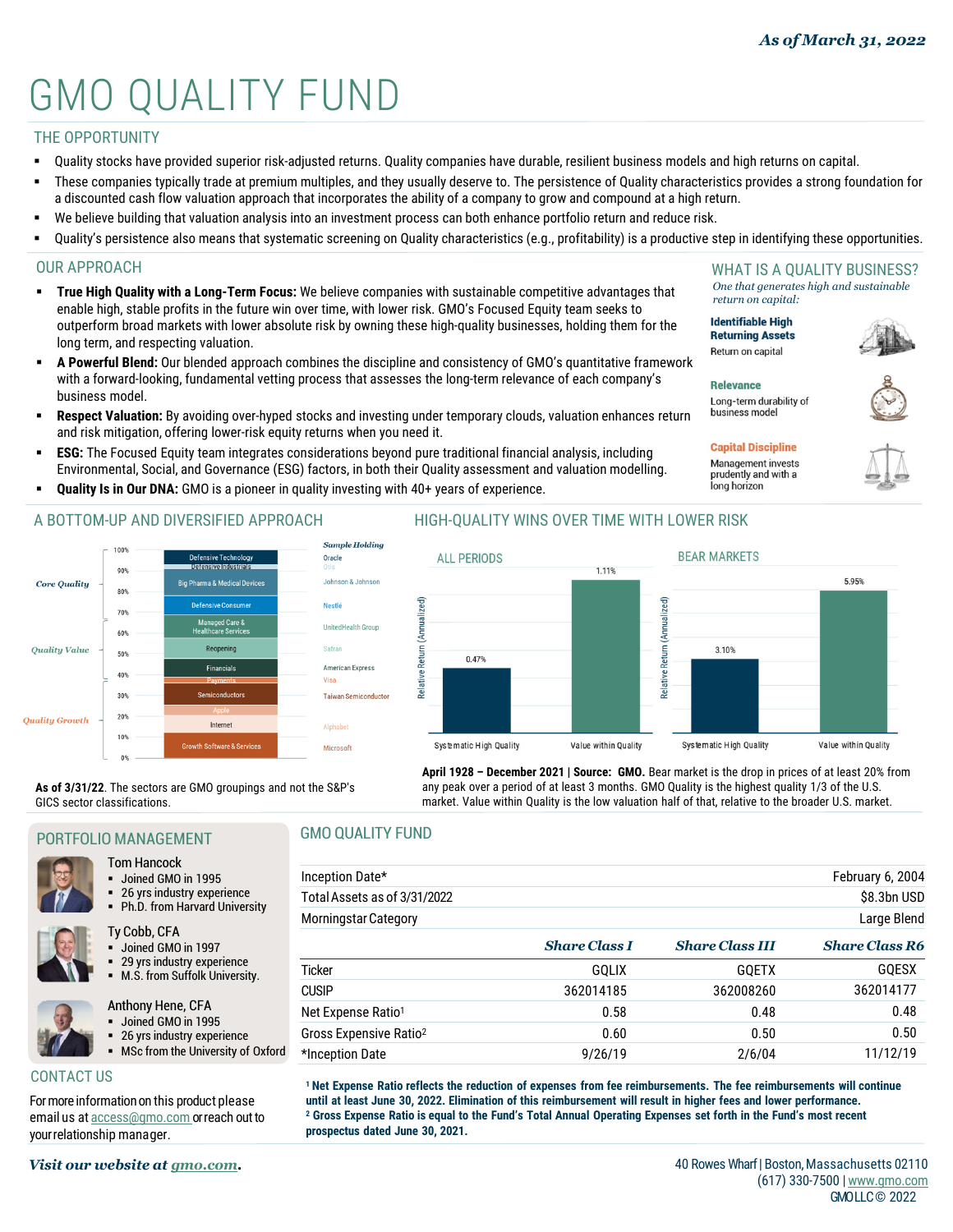# GMO QUALITY FUND

#### CHARACTERISTICS

|                                          | <b>Portfolio</b> | <b>S&amp;P</b> 500 |
|------------------------------------------|------------------|--------------------|
| Price/Earnings - Forecast 1 Yr Wtd Mdn   | 20.0x            | 22.9x              |
| Return on Equity - Forecast 1 Yr Wtd Mdn | 29.0%            | 26.5%              |
| Market Cap - Wtd Mdn Bil                 | 209.3 USD        | 188.6 USD          |
| Number of Equity Holdings                | 43               | 505                |
| Net Debt/EBITDA - Hist 1 Yr Wtd Mdn      | 0.5x             | 0.5x               |

### SECTORS (%)



The Global Industry Classification Standard (GICS) is the exclusive intellectual<br>property of MSCI Inc. (MSCI) and Standard & Poor's, a division of The McGraw-Hill<br>Companies, Inc. (S&P). Neither MSCI, S&P, nor any third par merchantability and fitness for a particular purpose. Neither MSCI, S&P, nor any third party shall have any liability for any damages of any kind relating to the use of GICS.

# TOP COUNTRIES (%)



#### RISK PROFILE - 5-YEAR TRAILING

|                           | <b>Portfolio</b> | <b>S&amp;P</b> 500 |
|---------------------------|------------------|--------------------|
| Alpha (Jensen's)          | 2.41             | N/A                |
| Beta                      | 0.90             | N/A                |
| R Squared                 | 0.93             | N/A                |
| <b>Sharpe Ratio</b>       | 1.08             | 0.95               |
| <b>Standard Deviation</b> | 14.63            | 15.65              |

Alpha is a measure of risk-adjusted return. Beta is a measure of a portfolio's sensitivity<br>to the market. R-Squared is a measure of how well a portfolio tracks the market.<br>Sharpe Ratio is the return over the risk free ra

# TOP HOLDINGS

| Company                | <b>Sector</b>                 |      |  |
|------------------------|-------------------------------|------|--|
| Microsoft Corp         | <b>Information Technology</b> | 6.3  |  |
| UnitedHealth Group Inc | Health Care                   | 5.3  |  |
| Apple Inc              | <b>Information Technology</b> | 5.0  |  |
| Coca-Cola Co/The       | <b>Consumer Staples</b>       | 4.3  |  |
| <b>US Bancorp</b>      | <b>Financials</b>             | 3.5  |  |
| <b>Total</b>           |                               | 24.4 |  |

GICS Sector. Portfolio holdings are percent of equity. Where applicable, the top holdings are derived by looking through to the underlying funds in which the asset allocation funds invest and, where appropriate, individual security positions are aggregated. They are subject to change and should not be considered a recommendation to buy individual securities.



### DOWN VS. UP MONTHS1

|                           | 2008    | 2011   | 2018   | 10 2020 |
|---------------------------|---------|--------|--------|---------|
| <b>Quality Fund (Net)</b> | $-24.1$ | 11.8   | 0.4    | $-16.4$ |
| S&P                       | $-37.0$ | 2.1    | $-4.4$ | $-19.6$ |
| <b>MSCI World</b>         | $-40.7$ | $-5.5$ | $-8.7$ | $-21.1$ |

1Inception Date: 2/6/04 (Share Class III).

<sup>2</sup> Average return for all down months.  $3$  <sup>3</sup> Average return for all up months.

The S&P 500 Index is an independently maintained and widely published index comprised of U.S. large capitalization stocks. S&P does not guarantee the accuracy, adequacy,<br>completeness or availability of any data or informat